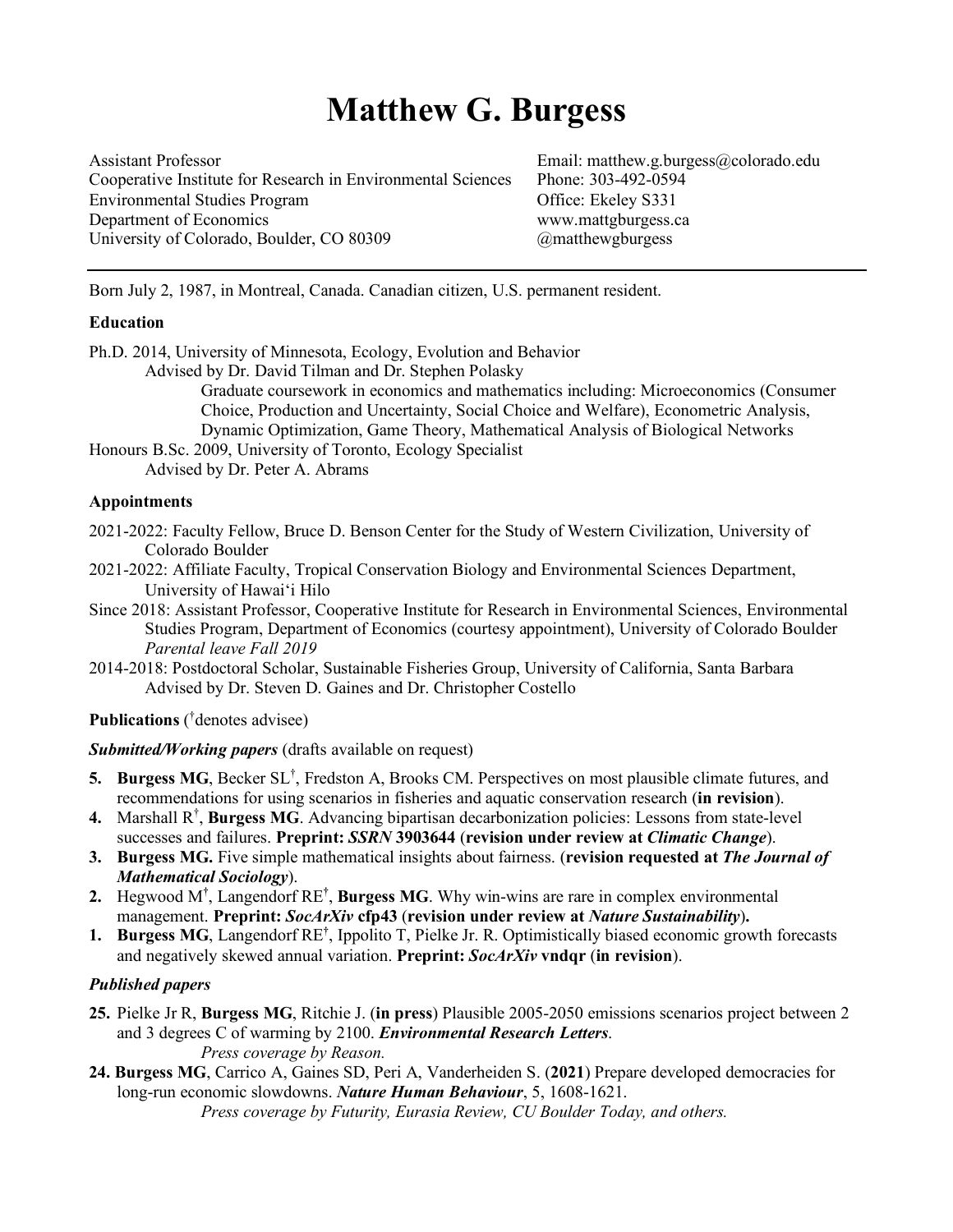- **23.** Millage KD, Villaseñor-Derbez JC, Bradley D, **Burgess MG**, Lenihan HS, Costello C. (**2021**) Self-financed marine protected areas. *Environmental Research Letters* 16, 125001. *Press coverage by Science.*
- **22**. Langendorf RE**†** , **Burgess MG**. (**2021**) Empirically classifying network mechanisms. *Scientific Reports* 11, 20501.
- **21. Burgess MG**\*, Ritchie J\*, Shapland J**†** , Pielke Jr. R. (**2021**) IPCC baseline scenarios have over-projected CO2 emissions and economic growth. *Environmental Research Letters* 16, 014016. \*Equal contribution *Press coverage by Wall St. Journal, Forbes, and others.*
- **20.** Rao A, **Burgess MG**, Kaffine D. (**2020**) Orbital-use fees could more than quadruple the value of the space industry. *Proceedings of the National Academy of Sciences* 117, 12756-12762. *Press coverage by CBS, NBC, ABC, Daily Mail, Japan Today, and others*.
- **19. Burgess MG**, Carrella E, Drexler M, Axtell RL, Bailey RM, Watson JR, Cabral R, Clemence M, Costello C, Dorsett C, Gaines SD, Klein ES, Koralus P, Leonard G, Levin SA, Little LR, Lynham J, Madsen JK, Merkl A, Owashi B, Saul SE, van Putten IE, Wilcox S. (**2020**) Opportunities for agent-based modeling in human dimensions of fisheries. *Fish and Fisheries* 21, 570-587.
- **18. Burgess MG,** Plank MJ. (**2020**) What unmanaged fishing patterns reveal about optimal management: applied to the balanced harvesting debate. *ICES Journal of Marine Science* 77, 901-910.
- **17.** Carrella E, Saul S, Marshall K, **Burgess MG**, Drexler M, Cabral RB, Bailey R, Madsen JK, Dorsett C. (**2020**) Simple adaptive rules describe fishing behaviour better than perfect rationality in the U.S. west coast groundfish fishery. *Ecological Economics* 169, 106449.
- **16. Burgess MG**, Fredston-Hermann A, Tilman D, Loreau M, Gaines SD. (**2019**) Broadly inflicted stressors can cause ecosystem thinning. *Theoretical Ecology* 12, 207-223.
- **15.** Bailey RM, Carrella E, Axtell R, **Burgess MG**, Cabral RB, Drexler M, Dorsett C, Madsen JK, Merkl A, Saul S. (**2019**) A computational approach to managing coupled human-environmental systems: The POSEIDON model of ocean fisheries. *Sustainability Science* 14, 259-275.
- **14.** Tallis HM, Hawthorne PL, Polasky S, Reid J, Beck MW, Brauman K, Bielicki JM, Binder S, **Burgess MG**, Cassidy E, Clark A, Fargione J, Game ET, Gerber J, Isbell F, Kiesecker J, McDonald R, Metian M, Molnar JL, Mueller ND, O'Connell CO, Ovando D, Troell M, Boucher T, McPeek B. (**2018**) An attainable global vision for conservation and human well-being. *Frontiers in Ecology and the Environment* 16, 563-570. *Press coverage by Davos World Economic Forum, and others.*

# **August 2018: Started at the University of Colorado Boulder**

- **13. Burgess MG**, Gaines SD. (**2018**) The scale of life and its lessons for humanity. *Proceedings of the National Academy of Sciences* 115, 6328-6330.
- **12. Burgess MG\***, McDermott GR\*, Owashi B, Peavey Reeves LE, Clavelle T, Ovando D, Wallace BP, Lewison RL, Gaines SD, Costello C. (**2018**) Protecting marine mammals, turtles, and birds by rebuilding global fisheries. *Science* 359, 1255-1258. \*Equal contribution

*Faculty of 1000 recommended. Press coverage by Scientific American, ScienceDaily, Greenwire, and others.*

- **11. Burgess MG**, Clemence M, McDermott GR, Costello C, Gaines SD. (**2018**) Five rules for pragmatic blue growth. *Marine Policy* 87, 331-339.
- **10. Burgess MG**, Costello C, Fredston-Hermann A, Pinsky ML, Gaines SD, Tilman D, Polasky S. (**2017**) Range contraction enables harvesting to extinction. *Proceedings of the National Academy of Sciences* 114, 3945-3950.

*Cover article for the issue. Press coverage by Futurity, ScienceDaily, and others.*

- **9. Burgess MG**, Giacomini HC, Szuwalski CS, Costello C, Gaines SD. (**2017**) Describing ecosystem contexts with single-species models: A theoretical synthesis for fisheries. *Fish and Fisheries* 18, 264-284.
- **8.** Jacobsen NS, **Burgess MG**, Andersen KH. (**2017**) Efficiency of fisheries is increasing at the ecosystem level. *Fish and Fisheries* 18, 199-211.
- **7.** Szuwalski CS, **Burgess MG**, Costello C, Gaines SD. (**2017**) High fishery catches through trophic cascades in China. *Proceedings of the National Academy of Sciences* 114, 717-721.

*Highlighted on front cover and by commentary in the issue. Press coverage by Hakai Magazine, ScienceDaily, and others*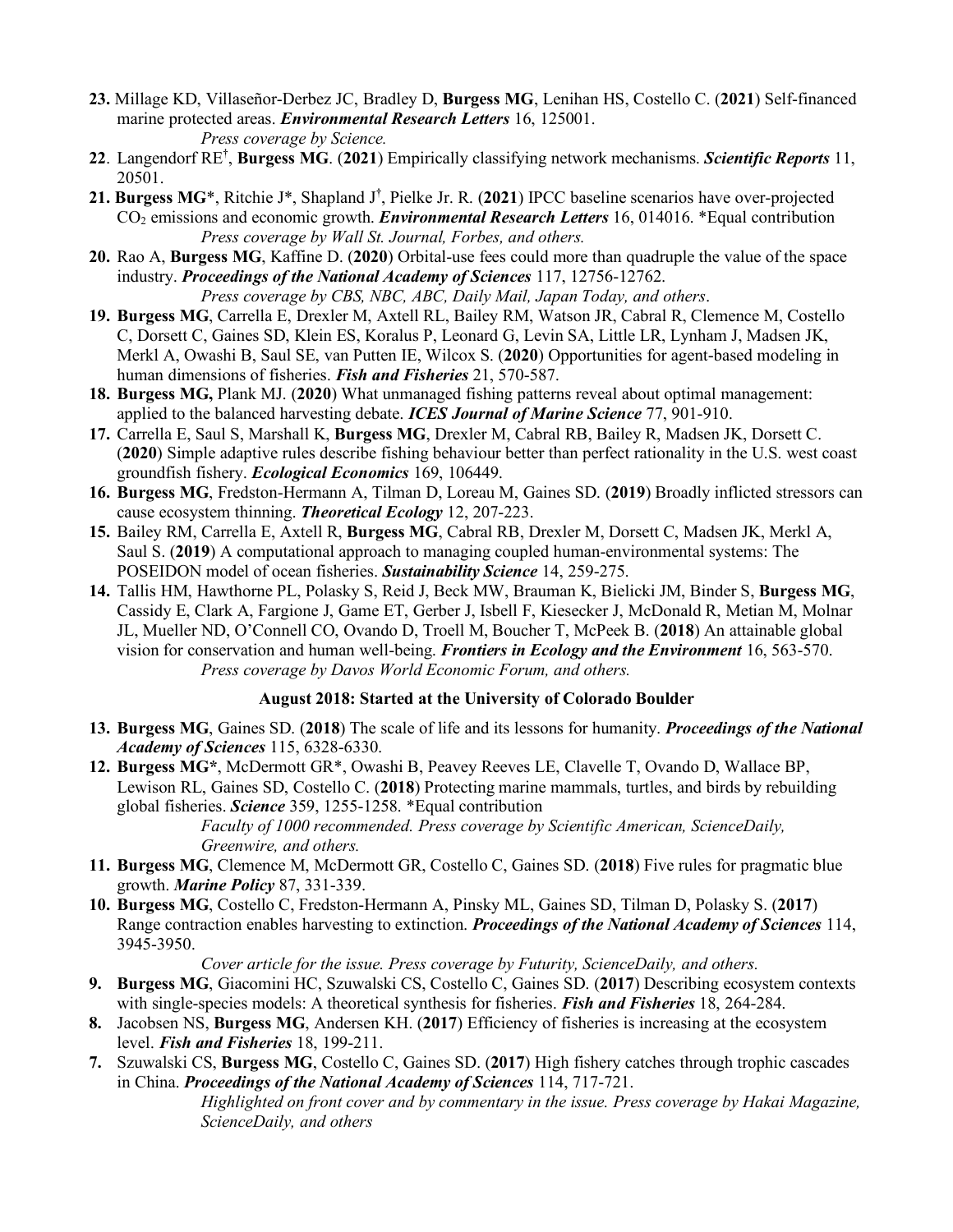- **6.** Williams R\*, **Burgess MG**\*, Ashe E, Gaines SD, Reeves RR. (**2016**) U.S. seafood import restriction presents opportunity and risk. *Science* 354, 1372-1374. \*Equal contribution *Press coverage by National Geographic, NPR, Huffington Post, Quartz, The Conversation, and others.*
- **5. Burgess MG**, Diekert FK, Jacobsen NS, Andersen KH, Gaines SD. (**2016**) Remaining questions in the case for balanced harvesting. *Fish and Fisheries* 17, 1216-1226.

*Press coverage by National Geographic, Davos World Economic Forum, and others.*

- **4. Burgess MG**, McDermott GR. (**2015**) Resolving disputes over ocean calamities. *BioScience* 65, 1115-1116.
- **3. Burgess MG**. (**2015**) Consequences of fleet diversification in managed and unmanaged fisheries. *Canadian Journal of Fisheries and Aquatic Sciences* 72, 54-70. *Press coverage by CBC and others.*
- **2. Burgess MG**, Polasky S, Tilman D. (**2013**) Predicting overfishing and extinction threats in multispecies fisheries. *Proceedings of the National Academy of Sciences* 110, 15943-15948. *Highlighted on front cover and by commentary in the issue. Press coverage by CBC, Science for Environment Policy (European Commission), ClimateWire, and others.*
- **1. Burgess MG**. (**2009**) Sub-optimal pit construction in predatory ant lion larvae. *Journal of Theoretical Biology* 260, 379-385*.*

*Technical reports* (available on request; † denotes advisee)

- **4. Burgess MG**, Millage K**†** , Ovando D, Thomas L, Rubino LL, Costello C. (**2018**) Transferable effort vs. transferable catch in age-structured fisheries. *Report to the Nature Conservancy*, September 12, 2018.
- **3.** Millage K**†** , **Burgess MG**, Strauss K, Lenihan HS, Costello C. (**2017**) Ocean Halos: A conceptual model of marine zoning in French Polynesia. *Report to The Nature Conservancy*, October 10, 2017.
- **2.** Millage K**†** , Tsukayama L**†** , Owashi B, Clemence M, **Burgess MG**, Gaines SD. (**2016**) Transfer effects following decline in the United States pelagic longline fleet. *Report to the Environmental Defense Fund*, December 24, 2016.
- **1. Burgess MG**, Gaines SD. (**2016**) Relative impacts of fishing on bycatch and target species drive long-term threats and tradeoffs. *Report to the Environmental Defense Fund*, October 7, 2016.

# *Letters*

**1. Burgess MG**, Fredston-Hermann A, Pinsky ML, Gaines SD, Tilman D. (**2017**) Reply to Le Pape et al.: Management is key to preventing marine extinctions. *Proceedings of the National Academy of Sciences* 114, E6275-E6276.

# **Grants**

- "Future land-use strategies and their consequences for people and nature: FUTURELANDS", European Research Council (Collaborator; \$32,524 to University of Colorado)
- "How does bundling climate policies with economic and social policies affect voter support?", CIRES Innovative Research Program, University of Colorado Boulder (2021-2022) (\$24,500) (PI)
- "Disruptive technologies and US food security: interdisciplinary training of graduate Fellows to be food system leaders", United States Department of Agriculture National Institute of Food and Agriculture National Needs Graduate and Postgraduate Fellowship Grants Program (2019-2024) (\$262,500) (Co-PI)
- "Transfer effects in the Atlantic and Gulf of Mexico pelagic longline fishery", Environmental Defense Fund (2016) (\$66,000)\*
- "Reimagining fisheries management", Ocean Conservancy (2015-2016) (\$258,750)\*
- University of Minnesota EEB Research Award (2014) (\$1,980)

\*I was too junior at the time of the award to be an official PI but led the development of the proposal and the supervision of the grant.

# **Awards**

- Open Inquiry Award for Teaching, Heterodox Academy (2020)
- Honorable Mention for the University of Minnesota Best Dissertation Award (2015)
- University of Minnesota Doctoral Dissertation Fellowship (2013-2014)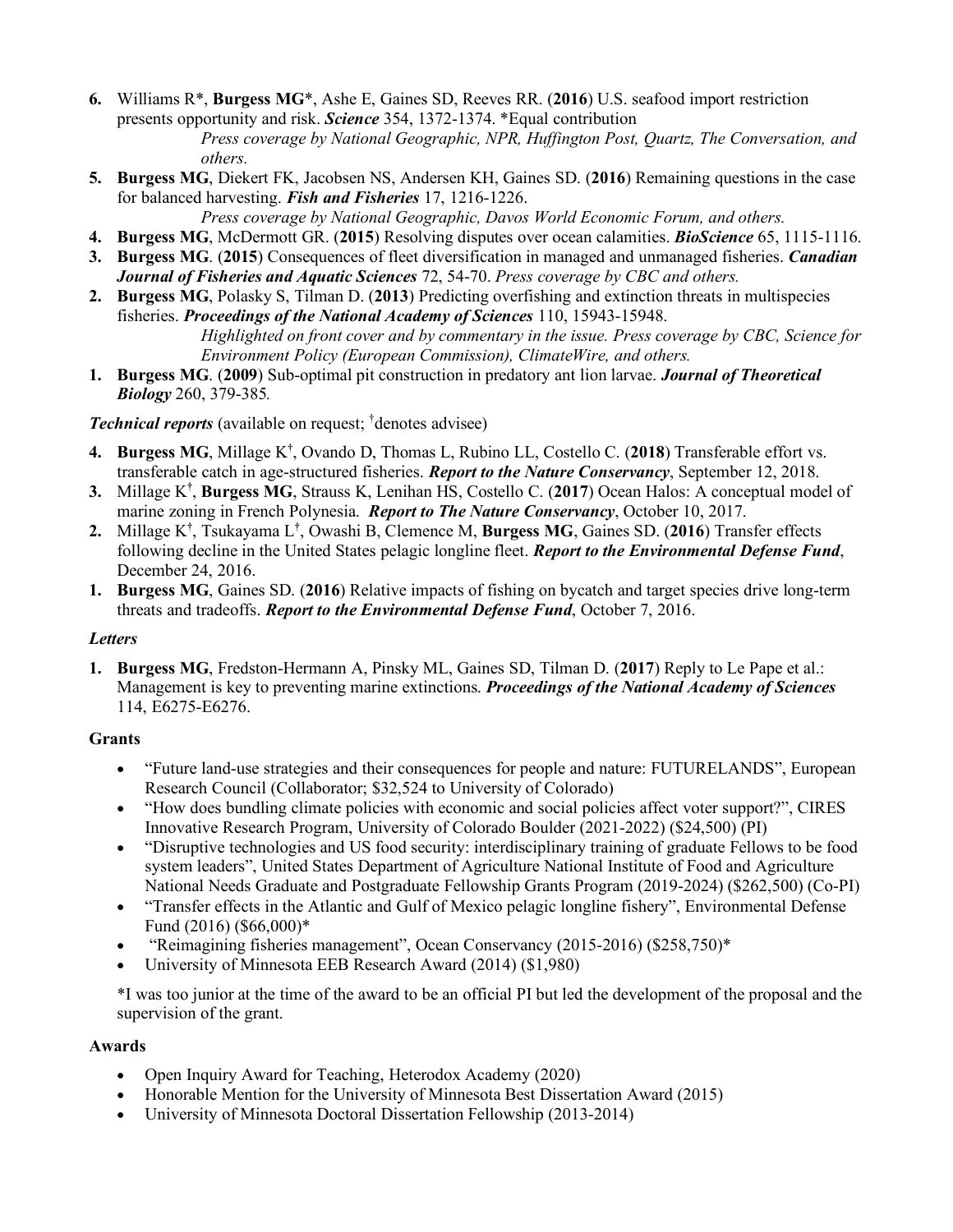- University of Minnesota College of Biological Sciences Award for Outstanding Performance as a Teaching Assistant (2011)
- NSF Woods Hole Travel Award (2011)
- Best Student Presentation—World Conference on Natural Resource Modeling (2011)
- NSERC Postgraduate Scholarship (2010-2013)

**Teaching** (\*denotes a course I designed and developed)

- \*Economic Growth Futures, Climate Change, and Society (ENVS 4840, Spring 2021, Fall 2021), University of Colorado Boulder
- \*Sustainable Economies (ENVS 3555, Spring 2021; ENVS 4100 in Spring 2019, 2020), University of Colorado Boulder
	- Mentioned in citation for Open Inquiry Award for Teaching, Heterodox Academy (2020)
- \*Mathematics of Human-Environment Systems (ENVS 4100/5100, Fall 2020), University of Colorado Boulder
- Natural Resource Economics (ECON 3535, Fall 2018, 2020, 2021), University of Colorado Boulder
- \*Introduction to Human Dimensions of Environmental Studies (ENVS 1001, Fall 2021), University of Colorado Boulder
- Introduction to Developing Environmental Solutions (ENVS 1001, Spring 2020), University of Colorado Boulder

# **Advising**

# *Postdoctoral scholars (primary advisor)*

• Ryan Langendorf (2019-present, primary advisor), University of Colorado Boulder

# *Graduate students (primary advisor)*

- Ashley Dancer (2021-present, primary advisor, Environmental Studies Ph.D.), University of Colorado Boulder
- Sarah Becker (2021-present, co-advisor, Environmental Studies Ph.D.), University of Colorado Boulder
- Hilary Brumberg (2021-present, co-advisor, Environmental Studies Ph.D.), University of Colorado Boulder
- Margaret Hegwood (2020-present, co-advisor, Environmental Studies Ph.D.), University of Colorado Boulder

# *Undergraduate students (primary advisor)*

- Mohamed Elbedawi (2021-2022, primary advisor, Environmental Studies Honors thesis), University of Colorado Boulder
- Peyton Korte (2021-2022, primary advisor, Environmental Studies Honors thesis and Undergraduate Research Opportunities Program), University of Colorado Boulder
- Grace Kroeger (2021-2022, primary advisor, Environmental Studies Honors thesis and Undergraduate Research Opportunities Program), University of Colorado Boulder
- Justin Lawson (2021-2022, primary advisor, Economics Honors thesis and Undergraduate Research Opportunities Program), University of Colorado Boulder
- Renae Marshall (2020-2021, primary advisor, Environmental Studies Honors thesis and Undergraduate Research Opportunities Program), University of Colorado Boulder *Ms. Marshall won the 2021 Arts & Sciences Outstanding Graduate award—the college's top award for Honors students.*
- Naya O'Reilly (2019-2020, primary advisor, Environmental Studies Honors thesis and Undergraduate Research Opportunities Program), University of Colorado Boulder
- Joshua Hartmann (2019-2020, primary advisor, Environmental Studies Honors thesis), University of Colorado Boulder
- John Shapland (2019-2020, primary advisor, Environmental Studies Honors thesis), University of Colorado Boulder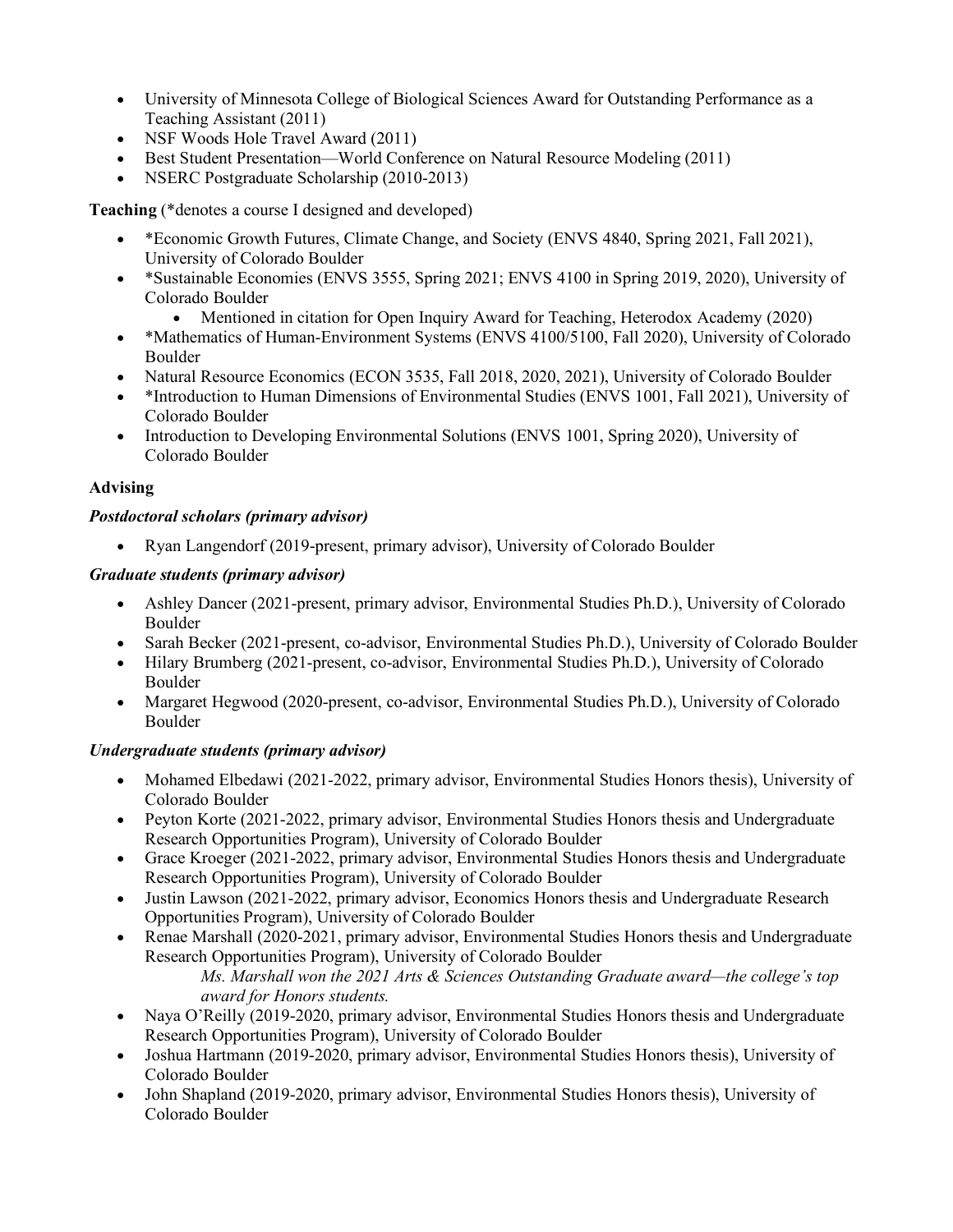• Vincent Wroble (2019, primary advisor, CIRES summer Research Assistant), University of Colorado Boulder

# *Other advising*

- Naya O'Reilly (2021-present, committee member, Tropical Conservation Biology and Environmental Sciences M.S.), University of Hawaiʻi Hilo
- Waverly Eichhorst (2020-present, committee member, Environmental Studies Ph.D.), University of Colorado Boulder
- Tara Ippolito (2019-2021, committee member, Environmental Studies Ph.D.), University of Colorado Boulder
- Luca Palasti (2021, committee member, Geography M.S.), University of Colorado Boulder
- Roy Rutherford (2021, committee member, Ecology and Evolutionary Biology Honors thesis), University of Colorado Boulder
- Joanna Kristensen (2021, committee member, Economics Honors thesis), University of Colorado Boulder
- Cameron Duff (2020, committee member, Economics Ph.D.), University of Colorado Boulder
- Matthew Butner (2019, committee member, Economics Ph.D.), University of Colorado Boulder
- Akhil Rao (2018-2019, committee member, Economics Ph.D.), University of Colorado Boulder
- Zephyr Sylvester (2018, guidance committee member, Environmental Studies M.S.), University of Colorado Boulder
- Cale Wagner (2018-2019, committee member, Environmental Design Honors thesis), University of Colorado Boulder
- Jacob Schmidt (2018, committee member, Economics Honors thesis), University of Colorado Boulder
- Katherine Millage (2016-2018, advisor, as summer intern and Project Researcher), University of California, Santa Barbara
- Lily Tsukayama (2016, advisor, summer internship), University of California, Santa Barbara
- Jessica Braun (2013-2014, advisor, through HHMI Undergraduate Research Mentor Program and subsequent internship), University of Minnesota
- Aaron Cohen (2013, co-advisor with David Tilman, Ecology, Evolution, and Behavior Honors thesis), University of Minnesota

# **Invited Presentations**

- Heterodox Academy Graduate Affiliate Conversation (December 2021)
- Climate change, democracy, and society workshop, University of Colorado Boulder (2021)
- 2021 Florida Climate Forecast Conference, Climate Adaptation Center & University of South Florida Sarasota-Manatee (2021)
- Energy and Environment Forum, Howard H. Baker Jr. Center for Public Policy, University of Tennessee Knoxville (2021)
- Greer Seminar Series, Haslam College of Business, University of Tennessee Knoxville (2021)
- Bruce D. Benson Center for the Study of Western Civilization, University of Colorado Boulder (2021)
- Heterodox Academy Graduate Affiliate Conversation (February 2021)
- Heterodox Academy Member Spotlight (2021)
- NOAA Space Weather Prediction Center (2020)
- Department of Ecology and Evolutionary Biology, University of Colorado Boulder (2019)
- Environmental Studies Program, University of Colorado Boulder (2019)
- Institute for Oceans and Fisheries, University of British Columbia, Vancouver, Canada (2018)
- Environmental Sustainability Research Centre, Brock University, St. Catharines, Canada (2018)
- Mathematical Biology group, Department of Mathematics and Statistics, McMaster University, Hamilton, Canada (2018)
- Department of Biology, McMaster University, Hamilton, Canada (2018)
- Interdepartmental Graduate Program in Marine Science, University of California, Santa Barbara, CA (2018)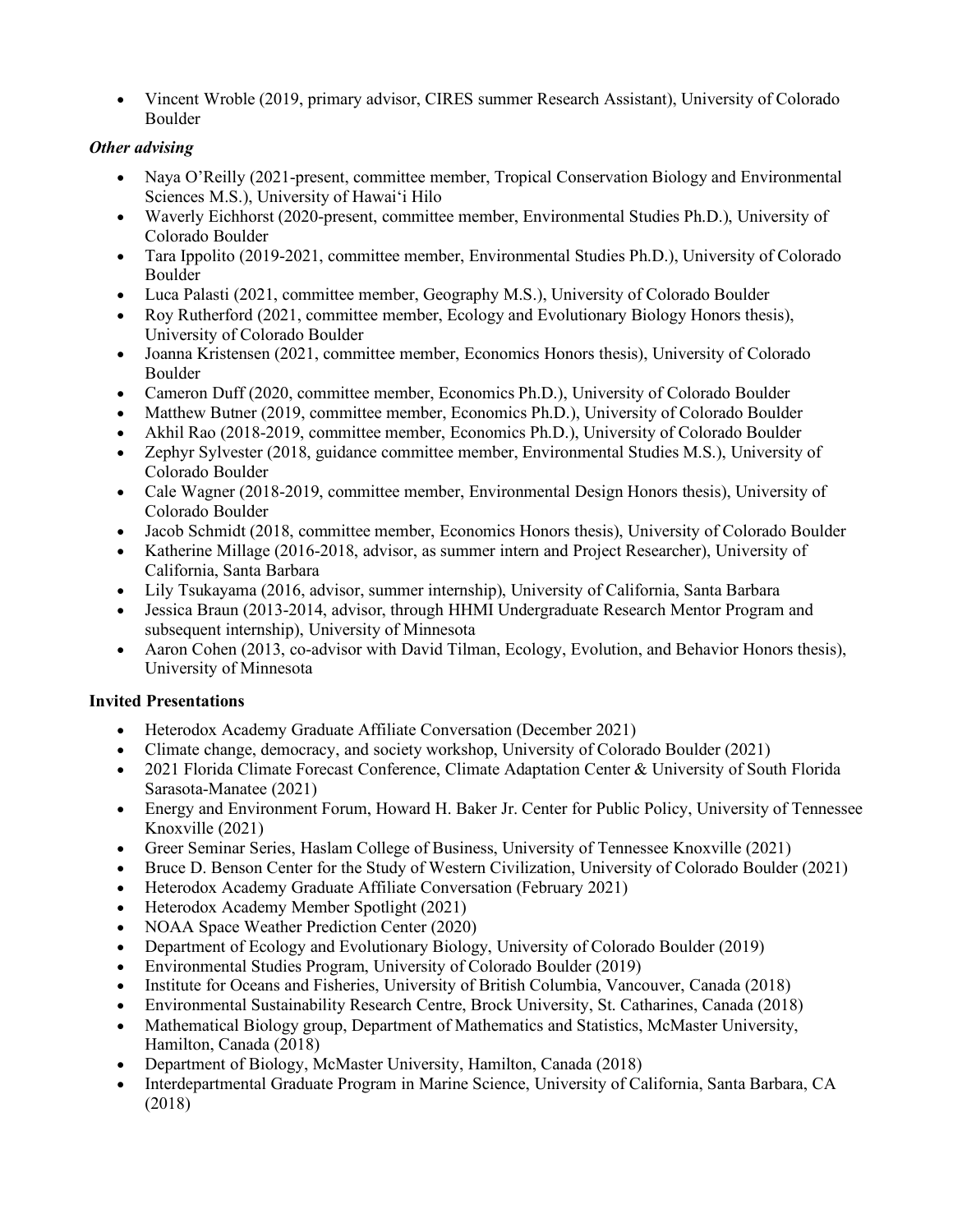- Cooperative Institute for Research in Environmental Sciences, University of Colorado, Boulder, CO (2018)
- Department of Earth System Science, University of California, Irvine, CA (2018)
- Leibniz-Institute for Freshwater Ecology and Inland Fisheries, Berlin, Germany (2018)
- Departments of Ecology, Evolution and Natural Resources, and Marine and Coastal Sciences, Rutgers University, New Brunswick, NJ (2017)
- Department of Geography, Planning and Environment, Concordia University, Montreal, Canada (2016)
- School of Aquatic and Fishery Sciences, University of Washington, Seattle (2016)
- Department of Natural Resource Sciences, McGill University, Montreal, Canada (2016)
- National Institute of Aquatic Resources (DTU Aqua), Technical University of Denmark, Charlottenlund, Denmark (2015)
- Centre for Ecological and Evolutionary Synthesis (CEES), University of Oslo, Oslo, Norway (2015)
- School of Geography and the Environment, University of Oxford, Oxford, UK (2015)
- OneNOAA Science Seminar, National Oceanic and Atmospheric Administration (2014)
- Bren School of Environmental Science and Management, University of California, Santa Barbara (2014)
- Department of Ecology and Evolutionary Biology, Princeton University (2013)
- Station d'Ecologie Expérimentale du CNRS à Moulis, Moulis, France (2013)
- Department of Applied Economics, University of Minnesota (2011)

# **Organized Symposia**

• "Synergies between ecology and economics: Cross-pollination and gains from trade", 2015 Annual Meeting of the Ecological Society of America, Baltimore, Maryland, USA (co-organizer L.E. Dee)

# **Conference Presentations**

- American Geophysical Ocean Sciences Meeting, virtual (2022, scheduled)
- American Geophysical Union Fall Meeting, New Orleans, LA and virtual (2021)
- Front Range Energy Economics Workshop, Boulder, CO (2021)
- North American Congress for Conservation Biology, Denver, CO (2020)
- United States Society for Ecological Economics  $10^{th}$  Biennial Conference, Louisville, KY (2019)
- University Climate Change Coalition Vancouver Summit (Panel), Vancouver, Canada (2019)
- CU Environmental and Resource Economics Workshop, Vail, CO (2018)
- IMBeR IMBIZO V, Woods Hole, MA (2017)
- World Fisheries Congress, Busan, South Korea (2016)
- IMBeR IMBIZO IV, Trieste, Italy (2015)
- Annual Meeting of the Ecological Society of America, Baltimore, MD (2015)
- Annual Meeting of the American Fisheries Society, Quebec City, Canada (2014)
- Annual Meeting of the Ecological Society of America, Minneapolis, MN (2013)
- MABIES (Mathematics of Bio-economics Workshop), Paris France (2013)
- Annual Meeting of the American Fisheries Society, St. Paul, MN (2012)
- ICES Annual Science Conference, Gdansk, Poland (2011)
- World Conference on Natural Resource Modeling, Ottawa, Canada (2011)

# **Service**

• Referee for *Science*, *Science Advances*, *Nature Sustainability, Nature Food, Proceedings of the National Academy of Sciences*, *Journal of the Association of Environmental and Resource Economists* (*JAERE*) *Proceedings of the Royal Society B*, *BioScience*, *Global Change Biology*, *Climatic Change*, *Fish and Fisheries*, *Canadian Journal of Fisheries and Aquatic Sciences*, *Marine Policy*, *ICES Journal of Marine Science*, *Ecology and Society*, *Ecological Economics*, *Journal of the Association of Environmental and Resource Economists* (*JAERE*), *Journal of Policy Analysis and Management*, *Environmental Modeling and Assessment*, *Marine Environmental Research*, *Ecological Complexity*, *PLoS One*, *Scientific Reports*, *Natural Resource Modeling*, *Methods in Ecology and Evolution*, *Ecological Applications*, *Conservation Letters*, *Endangered Species Research*, *Regional Studies in Marine Science*